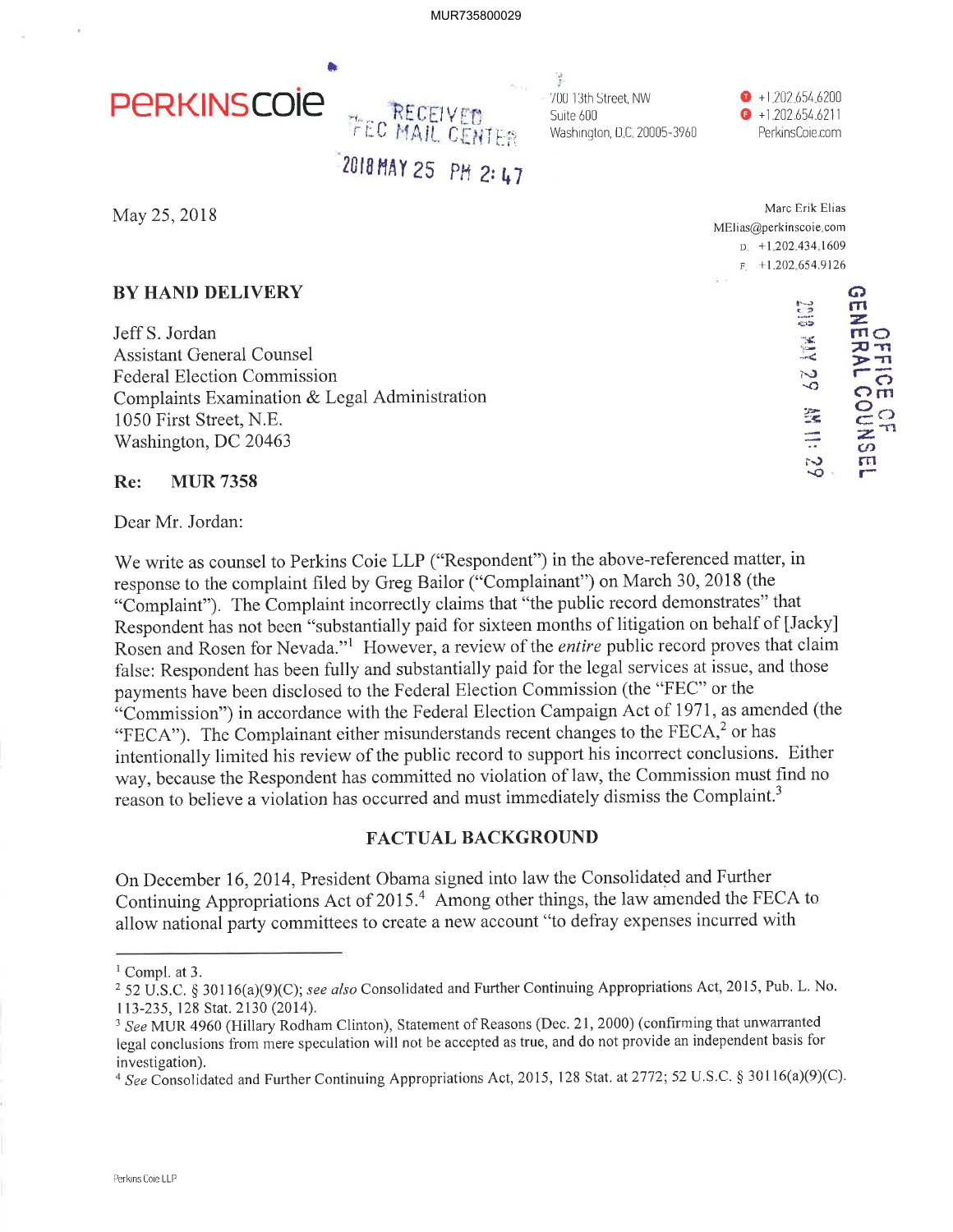Jeff S. Jordan May 25, 2018 Page 2

respect to the preparation for and the conduct of election recounts and contests and other legal proceedings."<sup>5</sup> The law took effect immediately, (i) increasing the applicable contribution limits for the legal proceedings account to 300 percent of the annual contribution limit for national party committees; and (ii) exempting disbursements from the legal proceedings account from the coordinated party expenditure limits imposed by the FECA.6 In terms of reporting disbursements from the legal proceedings account, the FEC instructed national party committees to "identify these disbursements by entering 'Recount Account' in the Purpose of Disbursement field along with the required purpose of the disbursement (e.g., 'Recount Account  $-$  Legal Services')."7

On November 8, 2016, Jacky Rosen was elected to the U.S. House of Representatives for Nevada's 3rd District, defeating her opponent, Danny Tarkanian.<sup>8</sup> On November 16, 2016, Mr. Tarkanian filed a lawsuit against Jacky Rosen in the Clark County District Court, alleging that one of her campaign advertisements contained false and defamatory statements about him.<sup>9</sup> Respondent represented Jacky Rosen and her principal campaign committee, Rosen for Nevada,<sup>10</sup> in the lawsuit, partnering with local counsel from Wolf Rifkin.<sup>11</sup>

Respondent filed a motion to dismiss the lawsuit in January 2017, but the Clark County District Court denied the motion and allowed the lawsuit to proceed.<sup>12</sup> In June 2017, Respondent appealed the matter to the Nevada Supreme Court.<sup>13</sup> The case is still ongoing, and both

 $5$  52 U.S.C. § 30116(a)(9)(C).

 $6$  *Id.*  $8$  30116(a)(1)(B), (d)(5) ("The limitations contained in paragraphs (2), (3), and (4) of this subsection shall not apply to expenditures made from any of the accounts described in subsection (a)(9)."); see also 11 C.F.R.  $\S$ § 109.30, 109.32;160 Cong. Rec. 56814-04 (daily ed. Dec. 13,2014) (statement of Sen. Reid) ("[I]t is the intent of the amendments contained herein that expenditures made from the accounts described . . . do not count against the coordinated party expenditure limits.")

<sup>&</sup>lt;sup>7</sup> Press Release, Fed. Election Comm'n, FEC Issues Interim Reporting Guidance for National Party Committee Accounts (Feb. 13,2015), https;//www.fec.gov/updates/fec-issues-interim-repofting-guidance-for-national-partycommittee-accounts/ [hereinafter FEC Interim Reporting Guidance].

<sup>&</sup>lt;sup>8</sup> Bridget Bowman, *Democrat Jacky Rosen Wins in Nevada's 3rd District*, Roll Call (Nov. 9, 2016), https://www.rollcall.com/news/politics/party-winner-succeeds-heck-nevadas-3rd-district; see also About. Congresswoman Jacky Rosen, https://rosen.house.gov/about (last visited May 21, 2018).

<sup>&</sup>lt;sup>9</sup> Complaint at 2, Tarkanian v. Rosen, No. A-16-746797-C (Nov. 16, 2017), appeal docketed, No. 73274 (Nev. June 19,2017).

<sup>&</sup>lt;sup>10</sup> FEC Statement of Organization, Rosen for Nevada (filed Jan. 26, 2016).

<sup>&</sup>lt;sup>11</sup> Anti-SLAPP Special Motion to Dismiss Under N.R.S. 41.660 at 1, Tarkanian v. Rosen, No. A-16-746797-C (Jan. 25, 2017), appeal docketed, No. 73274 (Nev. June 19, 2017).

<sup>&</sup>lt;sup>12</sup> Id.; see also Order for Defendant's Motion to Dismiss Under N.R.S. 41.660, Tarkanian v. Rosen, No. A-16746191-C (June 12, 2017), appeal docketed,No.13274 (Nev. June 19,2017).

<sup>&</sup>lt;sup>13</sup> Case Appeal Statement, Tarkanian v. Rosen, No. A-16-746797-C (June 13, 2017), appeal docketed, No. 73274 (Nev. June 19, 2017).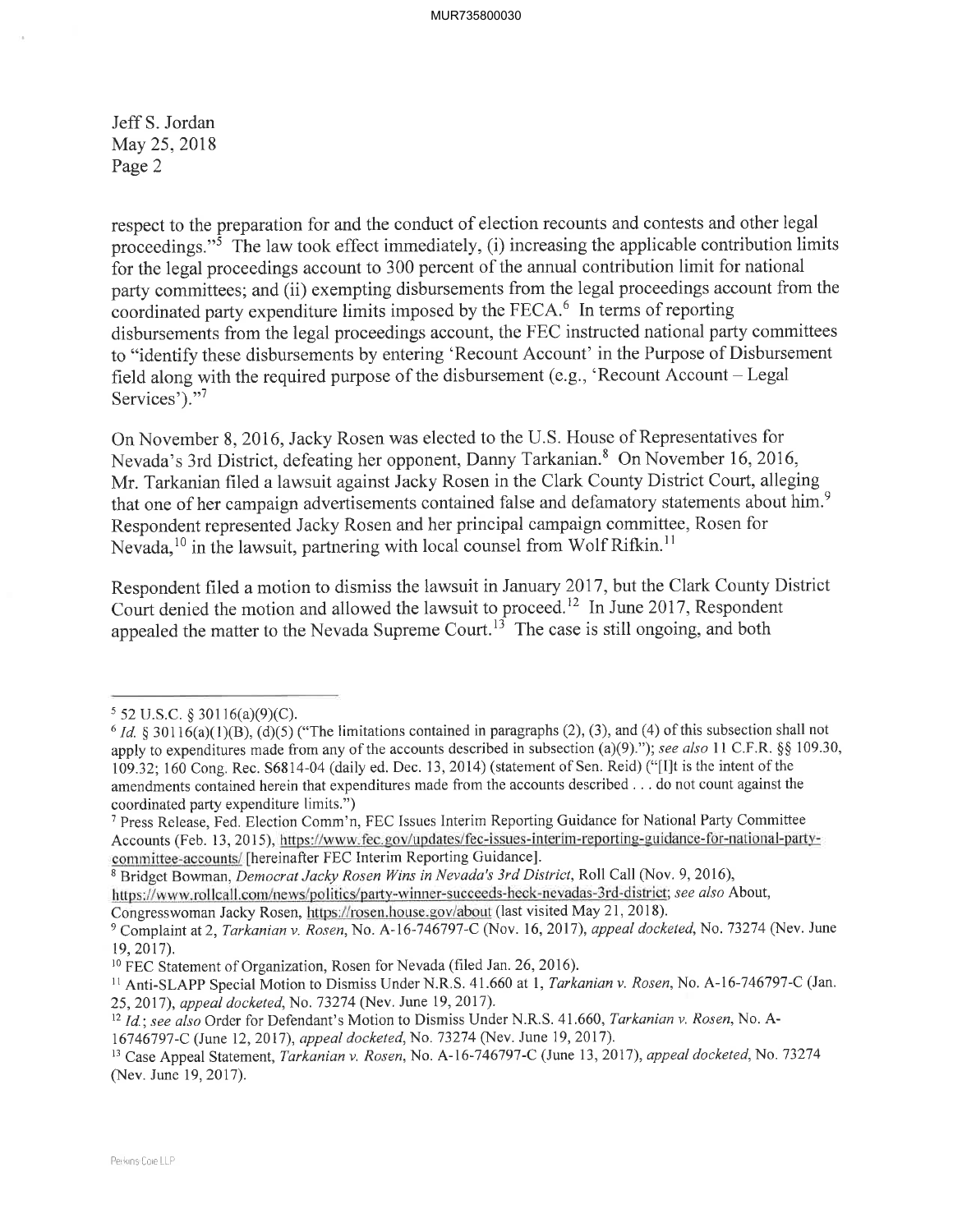JeffS. Jordan May 25, 2018 Page 3

Respondent and Wolf Rifkin continue to represent Jacky Rosen and Rosen for Nevada in the lawsuit.<sup>14</sup>

Because the lawsuit stems from Representative Rosen's campaign for the U.S. House of Representatives, the Democratic Congressional Campaign Committee (the "DCCC") initially paid for legal fees associated with the lawsuit, using funds from its legal proceedings account.<sup>15</sup> Specifically, since Mr. Tarkanian filed the lawsuit against Jacky Rosen on November 16,2016, FEC reports indicate that the DCCC has paid Respondent \$570,833 for "Recount Legal Svcs."<sup>16</sup> As is common practice for a national law firm when working with local counsel, Respondent paid Wolf Rifkin directly, then billed the DCCC for the total cost of all services rendered from both law firms.

Since Representative Rosen announced her candidacy for the U.S. Senate,<sup>17</sup> FEC reports indicate that the Democratic Senatorial Campaign Committee ("DSCC") also began paying for legal costs associated with Mr. Tarkanian's lawsuit.<sup>18</sup> For example, on January 18, 2018, the DSCC paid Wolf Rifkin \$25,438.78 for "Legal Services Recount."<sup>19</sup> Since January 2018, the DSCC has paid Perkins Coie 532,467 .25 for "Legal Services Recount."20

## LEGAL ANALYSIS

The Complaint's sole allegation against Respondent is that it has not been "substantially paid for sixteen months of litigation," resulting in an excessive in-kind contribution to Representative Rosen's principal campaign committee.<sup>21</sup> However, these allegations and conclusions are simply false—refuted not only by the public record but by a federal law that has been on the books since 2014.

What the Complaint characterizes as an illegal in-kind contribution is actually a series of lawful transactions that were properly disclosed in accordance with the FECA and Commission

http://docquery.fec.gov/pdf/301/201707050200164301/201707050200164301.pdf.

 $^{14}$  Id.

<sup>&</sup>lt;sup>15</sup> See Exhibit A, Disbursements from Legal Proceedings Accounts; see also About Us, DCCC,

https://dccc.org/about/ (last visited May 21, 2018) (describing the DCCC as "the only political committee in the country whose principal mission is to support Democratic House candidates every step of the way to victory"). <sup>16</sup> See Exhibit A, Disbursements from Legal Proceedings Accounts. Because federal law does not require national party committees to subitemize disbursements from its legal proceedings account or otherwise identify a benefitted candidate, the exact cost associated with the Tarkanian lawsuit is not specifred on DCCC or DSCC FEC reports. <sup>17</sup> See FEC Statement of Candidacy (filed Jul. 1, 2017),

<sup>&</sup>lt;sup>18</sup> See February Monthly Report at 1636, DSCC (filed Feb. 20, 2018); FEC Statement of Candidacy, Rosen for Nevada (filed July 1, 2017), http://docquery.fec.gov/pdf/301/201707050200164301/201707050200164301.pdf.  $19$  *Id.* 

<sup>&</sup>lt;sup>20</sup> See Exhibit A, Disbursements from Legal Proceedings Accounts.

 $21$  Compl. at 3.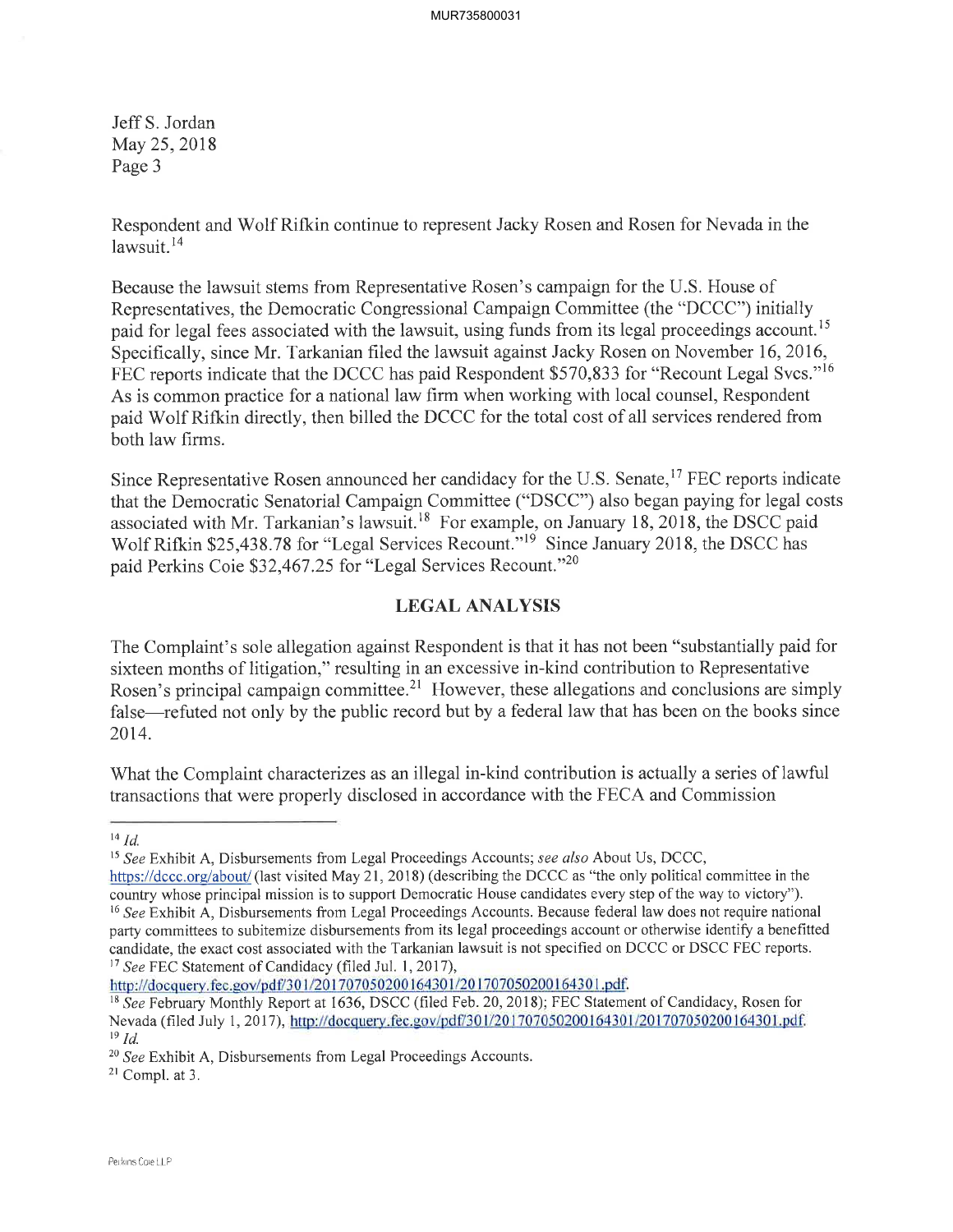Jeff S. Jordan May 25,2018 Page 4

regulations and indistinguishable from those regularly made by other national party committees.22 Under the misguided legal theory advanced by the Complaint, any time Respondent is paid out of a national party committee's legal proceedings account and such payment exceeds 52,700, Respondent will be providing an illegal in-kind contribution to the Federal candidate benefiting from those legal services. That interpretation simply has no basis in federal campaign finance law.

The Consolidated and Further Continuing Appropriations Act of 2015 is quite clear in its application: it allows for a "separate, segregated account of a national committee of a political party (including a national congressional campaign committee of a political party) fto be] used to defray expenses incurred with respect to the preparation for and the conduct of election recounts and contests and other legal proceedings."23 Not only did the new law increase contribution limits for a legal proceedings account, it explicitly excluded from the coordinated party expenditure limit any disbursement from the legal proceedings account.<sup>24</sup>

The Explanation of Congressional Intent accompanying the new law makes clear that Congress intended for national party committees to "use such funds for costs, fees, and disbursements associated with other legal proceedings."<sup>25</sup> Absent any specific limitations in the law, Congressional Record, legislative history, Commission regulations, or Commission guidance, a plain reading of the statute and Explanation of Congressional Intent affirms that a legal proceedings account may be used to pay for any and all litigation expenses incurred by a national party committee. Moreover, the fact that the new law explicitly exempts from the coordinated party expenditure limit any expenditure from the legal proceedings account confirms that a national party committee can make expenditures to defray such legal costs in full coordination with candidates and without being subject to limits applicable to such candidates.

Here, the Commission recognizes both the DCCC and the DSCC as a national party committee.<sup>26</sup> In full compliance with the FECA and Commission regulations, both the DCCC and the DSCC

<sup>&</sup>lt;sup>22</sup> Megan R. Wilson, *Lobbyists Reluctant to Fund Legal Defense of Trump Officials*, The Hill (Sept. 20, 2017), http://thehill.com/business-a-lobbying/business-a-lobbying/351445-lobbyists-reluctant-to-fund-legal-defense-oftrump; see also Jeremy Diamond, RNC Covering More than \$230,000 in Trump Legal Fees, CNN (Sept. 19, 2017), https://www.cnn.com/2017/09/19/politics/donald-trump-legal-fees-rnc/index.html.

<sup>&</sup>lt;sup>23</sup> See Consolidated and Further Continuing Appropriations Act, 2015, 128 Stat. at 2773; 52 U.S.C. §  $30116(a)(9)(C)$ .

<sup>&</sup>lt;sup>24</sup> 52 U.S.C. § 30116(d)(3); Price Index Adjustments for Contribution and Expenditure Limitations and Lobbyist Bundling Disclosure Threshold, 83 Fed. Reg. 6,022 (Feb. 12, 2018) ("Based upon this formula, the expenditure limitation for 2018 general elections for House candidates in these states, districts, and territories is \$49,700.").  $25$  160 Cong. Rec.  $S6814-04$  (daily ed. Dec. 13, 2014) (statement of Sen. Reid).

<sup>&</sup>lt;sup>26</sup> 11 C.F.R. §§ 110.1(c)(2), 110.2(c)(2), 110.3(b)(2).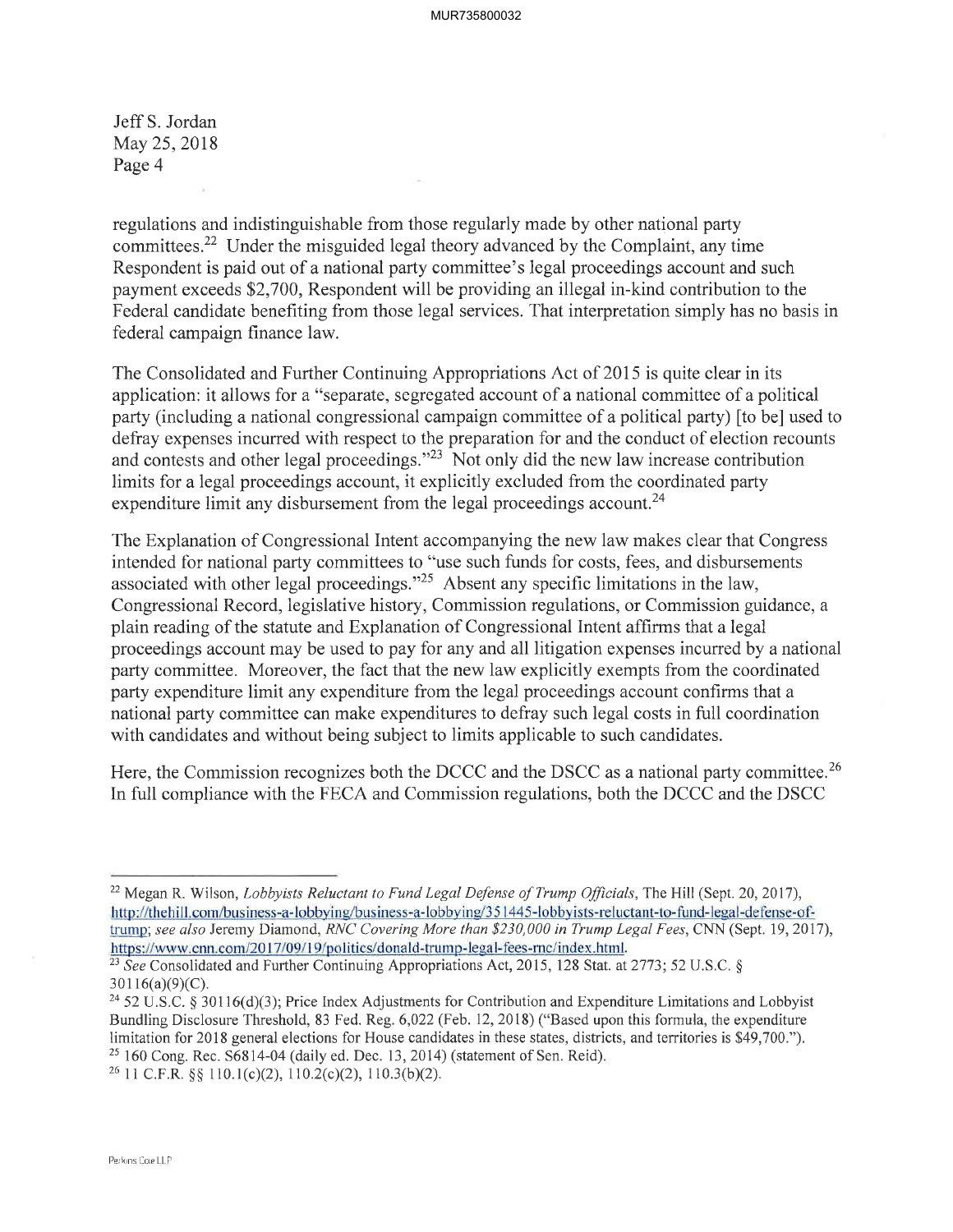Jeff S. Jordan May 25, 2018 Page 5

have made payments to Respondent to defray legal costs associated with the lawsuit filed by Mr. Tarkanian against Jacky Rosen and her campaign committee.<sup>27</sup>

Those payments were properly reported by both the DCCC and the DSCC, following specific guidance from the FEC to itemize such disbursements as made for the purpose of the "Recount Account."<sup>28</sup> In each instance, the DCCC identified the payments as made for the purpose of "Recount Legal Svcs," paying Respondent a total of \$570,833 since the date the lawsuit was filed.<sup>29</sup> Those payments covered not only legal services provided by Respondent and Wolf Rifkin in connection with the Tarkanian suit, but also other legal expenses incurred by the DCCC in connection with election recounts, contests and other legal proceedings. Additionally, since Representative Rosen became a candidate for the U.S. Senate and the DSCC began paying for legal fees in connection with the Tarkanian lawsuit, the DSCC has properly identified these payments as made for the purpose of "Legal Services Recount" and paid Respondent \$32,467.25.30

#### **CONCLUSION**

As described herein, the Complaint has failed to identify a single excessive in-kind contribution from Respondent in connection with the legal services at issue. Respondent was fully and substantially paid by the DCCC and DSCC for all legal services rendered, meaning none of the services at issue even qualify as an in-kind contribution under federal law.<sup>31</sup> Because expenditures by the DCCC and the DSCC are all exempt from the coordinated party expenditure limit, the payment for legal services by the DCCC and DSCC result in no excessive in-kind contribution to Representative Rosen or Rosen for Nevada. Accordingly, the Complaint in this instance should be immediately dismissed, as there is simply no violation of law presented by Complainant in this matter.

Very truly yours,

 $\mathcal{L}$ 

Marc E. Elias Kate Sawyer Keane Courtney T. Weisman Counsel to Respondents

 $29$  Id.

 $31$  11 C.F.R. § 100.52(d).

<sup>&</sup>lt;sup>27</sup> See Exhibit A, Disbursements from Legal Proceedings Accounts.

 $28$  FEC Interim Reporting Guidance, *supra* note 7.

<sup>&</sup>lt;sup>30</sup> See Exhibit A, Disbursements from Legal Proceedings Accounts.